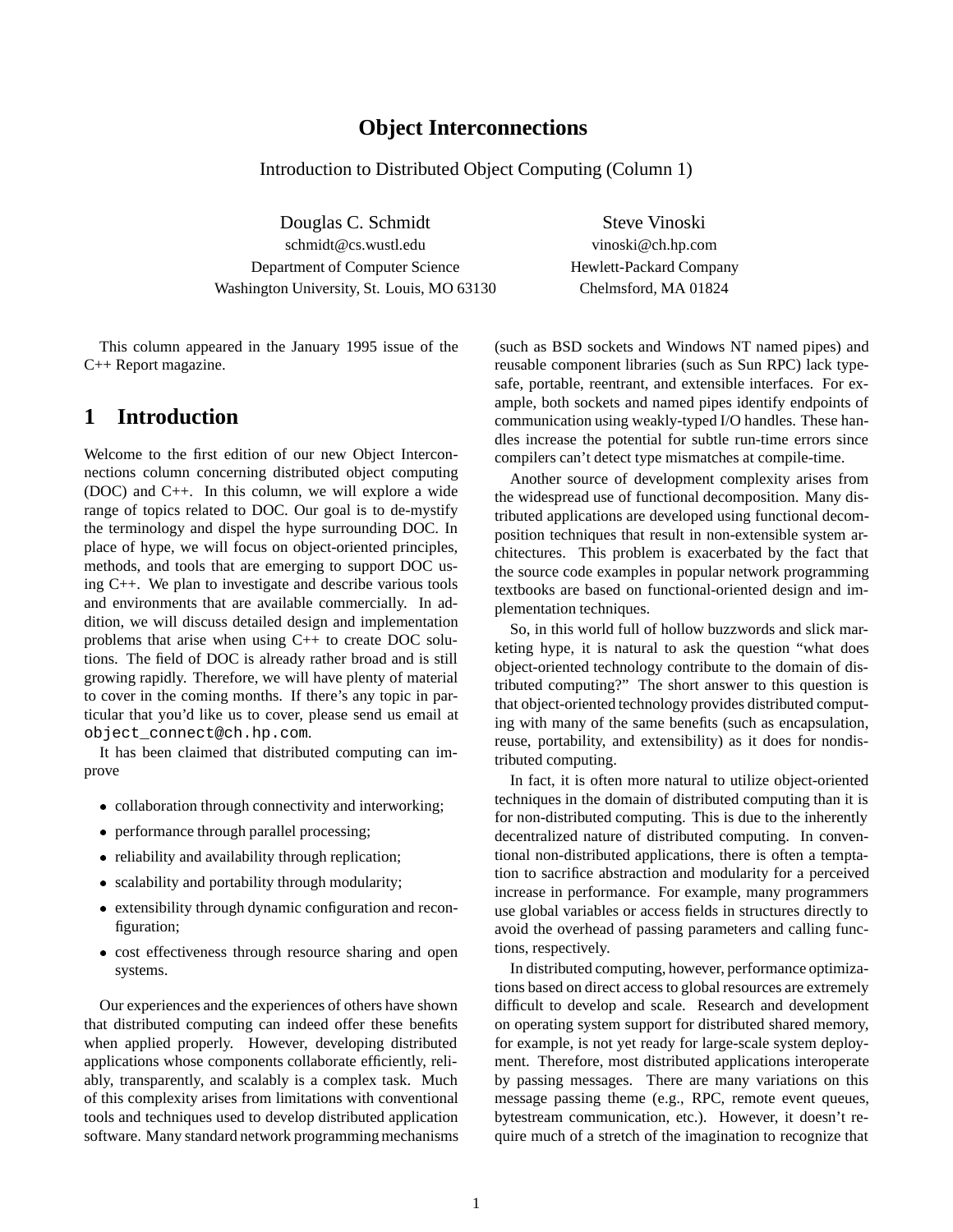message passing in distributed computing is very similar to method invocation on an object in object-oriented programming.

With this observation in mind, let's discuss several of the key features of DOC:

**Providing many of the same enhancements to procedural RPC toolkits that object-oriented languages provide to conventional procedural programming languages:** Distributed object computing frameworks enhance procedural RPC toolkits (such as Sun RPC and the OSF DCE) by supporting object-oriented language features. These features include encapsulation, interface inheritance, parameterized types, and object-based exception handling.

Encapsulation promotes the separation of interface from implementation. This separation is crucial for developing highly extensible architectures that decouple reusable application-independent mechanisms from application-specific policies. Interface inheritance and parameterized types promote reuse and emphasize commonality in a design. Object-based exception handling often simplifies program logic by decoupling error-handling code from normal application processing.

**Enabling interworking between applications at higher levels of abstraction:** Distributed applications have traditionally been developed using relatively low-level mechanisms. Common mechanisms include the TCP/IP protocol, the socket transport layer programming interface, and the select event demultiplexing system call. These lowlevel mechanisms provide applications with reliable, untyped, point-to-point bytestream services. In general, these services are optimized for performance, rather than ease of programming, reliability, portability, flexibility, or extensibility.

A primary objective of DOC is to enable developers to program distributed applications using familiar techniques such as method calls on objects. Ideally, accessing the services of a remote object should be as simple as calling a method on that object. For example, consider an object obj that provides a service op with arguments arg1, arg2, and arg3 and a return value of type reply. We'd like our client applications to invoke op, pass it arguments, and obtain a reply by simply writing reply  $r = obj \rightarrow op$  (arg1, arg2, arg3).

A surprisingly large number of fairly complicated components must be developed to support remote method invocation on objects transparently. These components include directory name servers, object request brokers (ORBs), interface definition language compilers, object location and startup facilities, multi-threading facilities, and security mechanisms. In subsequent columns, we will define these terms and illustrate how they work together to solve realworld problems.

**Providing a foundation for building higher-level mechanisms that facilitate the collaboration among services in distributed applications:** Supporting transparent remote object method invocation is only the first step in the long journey into the realm of distributed object computing. An increasing number of distributed applications require more sophisticated collaboration mechanisms. These mechanisms include common object services such as global naming, event filtering, object migration, reliable group communication, transactional messaging, and quality of service facilities. More advanced tools will support electronic mail, visualization, collaborative work, and concurrent engineering.

When all these provisions of DOC are realized and standardized, we may very well finally see the long-awaited arrival of "plug and play" software components and "Software ICs." Object vendors will be able to market various implementations of industry-standard interfaces, and users will be able to mix and match those components, investing in the ones that they believe best fulfill their needs. Until that time, however, there is still quite a bit of work to do. Only recently have the very lowest levels of support for DOC, such as object request brokers, become commonplace in the market.

## **2 But What About C++?**

So far, we've barely even mentioned C++. In future columns, we'll discuss ways in which C++ may be used to simplify distributed object computing. We believe that when used properly, C++ is well suited for the construction of both distributed object support systems and the object components themselves. C++ combines high-level abstractions with the efficiency of a low-level language like C. Many of the emerging frameworks and environments for distributed object computing are based on C++, due to its widespread availability and appeal. For example, commercial tools such as several CORBA ORBs, HP OODCE, and Network OLE, as well as freely-available software toolkits such as ILU from Xerox PARC and the ADAPTIVE Communication Environment (ACE), support object-based distributed programming using C++.

Certain C++ features are well-suited for programming distributed objects. For example, abstract base classes, pure virtual inheritance, virtual functions, and exception handling help to separate object interfaces from object implementations. However, the lack of other features in C++ increases the complexity of developing robust and concise distributed applications. For instance, support for garbage collection would greatly reduce memory management complexity. Likewise, before and after methods would enable greater control over the marshaling and demarshaling of parameters passed to remote method calls. In the coming months, we will discuss  $C_{++}$  language idioms that have been successfully used in practice to address certain C++ limitations.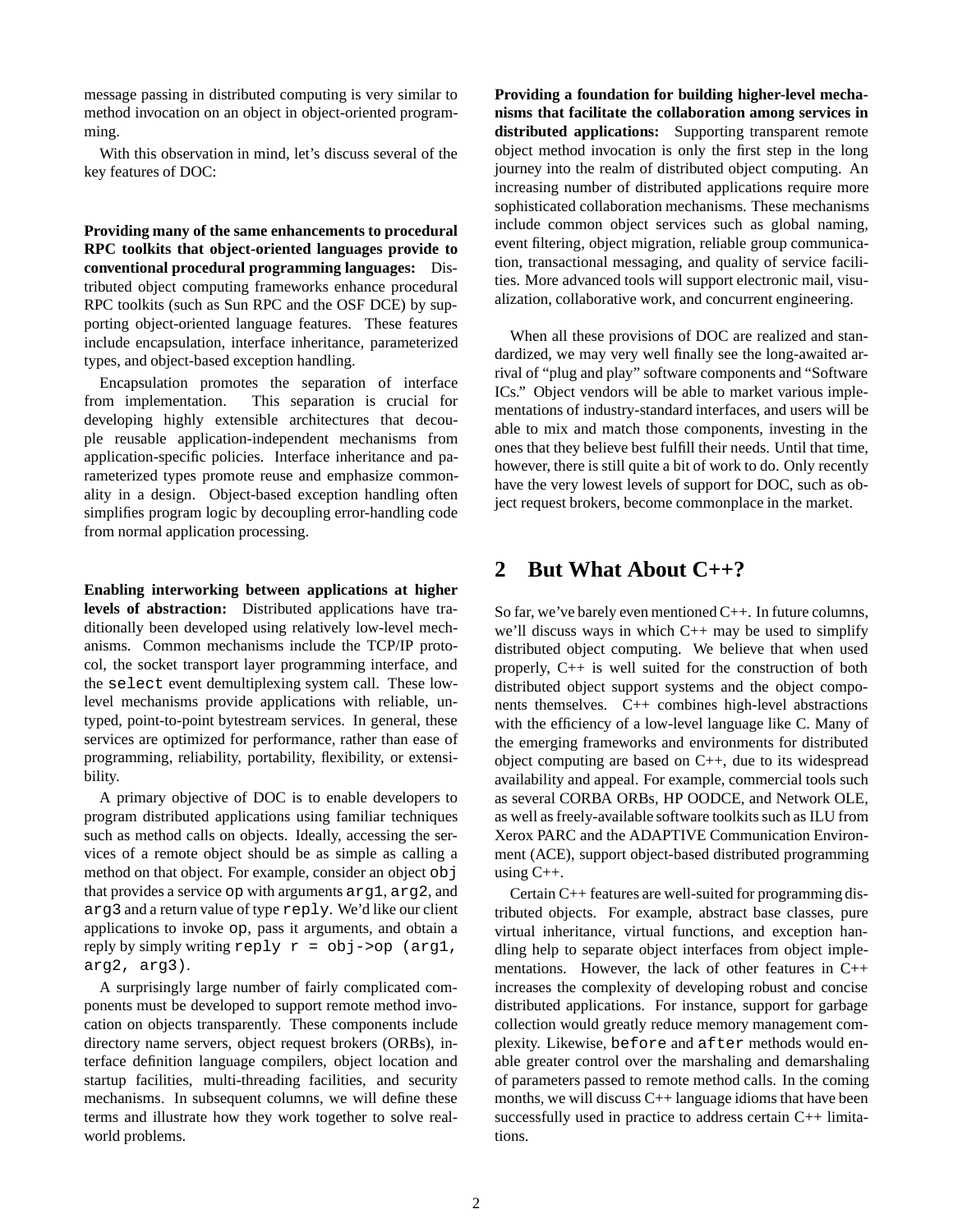## **3 Next Time**

Over the next several months, our column will examine an extended example that compares and contrasts different ways to use C++ to program a representative distributed application from the domain of financial services. In these columns we'll compare several solutions for developing the clientside and server-side of this solution. These solutions will range from using the C language sockets network programming interface, to using  $C_{++}$  wrappers for sockets, to the use of distributed object computing frameworks (such as CORBA, Network OLE, and OODCE). The example will illustrate the various tradeoffs between efficiency, extensibility, and portability involved with each approach.

Electronic versions of these columns are available on-line at the following WWW URL:

http://www.cs.wustl.edu/~schmidt/corba.html

A brief overview of the topic in each column is provided below, sorted in chronological order:

- 1. "Modeling Distributed Object Applications," *C++ Report*, SIGS, Vol 7. No. 2, February 1995. This column describes the key features of DOC frameworks (such as CORBA, Network OLE, and OODCE) and explains how these frameworks address distributed application requirements (such as reliability, heterogeneity, location independence, security, and performance).
- 2. "Comparing Alternative Client Distributed Programming Techniques," *C++ Report*, SIGS, Vol. 7. No. 4, May 1995. This column examines an evaluates three different programming techniques for developing the client-side of a distributed application. These techniques include using the socket network programming interface, using  $C_{++}$  wrappers for sockets, to using a distributed object computing solution based on CORBA.
- 3. "Comparing Alternative Server Distributed Programming Techniques – the Reactive Model," *C++ Report*, SIGS, Vol 7. No 8. October 1995. This column examines and evaluates three techniques for developing the server-side a distributed application using a singlethreaded, reactive model. These techniques include using the socket network programming interface, using C++ wrappers for sockets, to using CORBA.
- 4. "Comparing Alternative Programming Techniques for Multi-threaded Servers – the Thread-per-Request Concurrency Model," *C++ Report*, SIGS, Vol 8. No 2. Febuary 1996. This column examines and evaluates four techniques for developing multi-threaded servers using the *thread-per-request* concurrency model. These techniques include using the socket network programming interface, using C++ wrappers for sockets, and using two multi-threaded versions of CORBA (MT Orbix and HP ORB Plus).
- 5. "Comparing Alternative Programming Techniques for Multi-threaded Servers – the Thread-Pool Concurrency Model," *C++ Report*, SIGS, Vol 8. No 4. April 1996. This column examines and evaluates three techniques for developing multi-threaded servers using the *threadpool* concurrency model. These techniques include using the socket network programming interface, using C++ wrappers for sockets, and using a multi-threaded version of CORBA (MT Orbix).
- 6. "Comparing Alternative Programming Techniques for Multi-threaded Servers – the Thread-per-Session Concurrency Model," *C++ Report*, SIGS, Vol 8. No 6. June 1996. This column examines and evaluates three techniques for developing multi-threaded servers using the *thread-per-session* concurrency model. These techniques include using the socket network programming interface, using C++ wrappers for sockets, and using multi-threaded version of CORBA (MT Orbix).
- 7. "Distributed Callbacks and Decoupled Communication in CORBA," *C++ Report*, SIGS, Vol 8. No 9. October 1996. This column examines *distributed callbacks* in CORBA and illustrates why they are useful for decoupling relationships between consumers and suppliers in object-oriented communication applications. The source code examples are based on the HP ORB Plus CORBA implementation.
- 8. "The OMG Events Service," *C++ Report*, SIGS, Vol 9. No 2. February 1997. This column outlines the roles of the key components in the OMG Events Service, examines the IDL interfaces of the Events Service components in detail, shows how to use it to build a flexible implementation of the distributed stock quoter system, and evaluates the strengths and weaknesses of the OMG Event Services model and its specification.
- 9. "'Overcoming Drawbacks with the COS Events Service," *C++ Reort*, SIGS, Vol. 9, No 6. June, 1997. This column describes techniques for overcoming drawbacks with the OMG Events Service. These techniques range from changing the COS Events Service specification, to changing implementations of the COS Events Service specification, as well as changing applications that use a COS Events Service implementation.
- 10. "Object Adapters: Concepts and Terminology," *C++ Report*, SIGS, Vol. 9, No 10. October, 1997. This column presents issues surrounding CORBA *Object Adapters*(OAs). It focuses on what Object Adapters are and describe their roles within a CORBA-based system. In addition, it begins an in-depth discussion of the new Portable Object Adapter (POA) specification that was recently adopted by the OMG.
- 11. "Using the Portable Object Adapter for Transient and Persistent CORBA Objects," *C++ Report*, SIGS, Vol. 10, No 4. April, 1998. This column continues our presentation of the new OMG POA, focusing on POA fea-